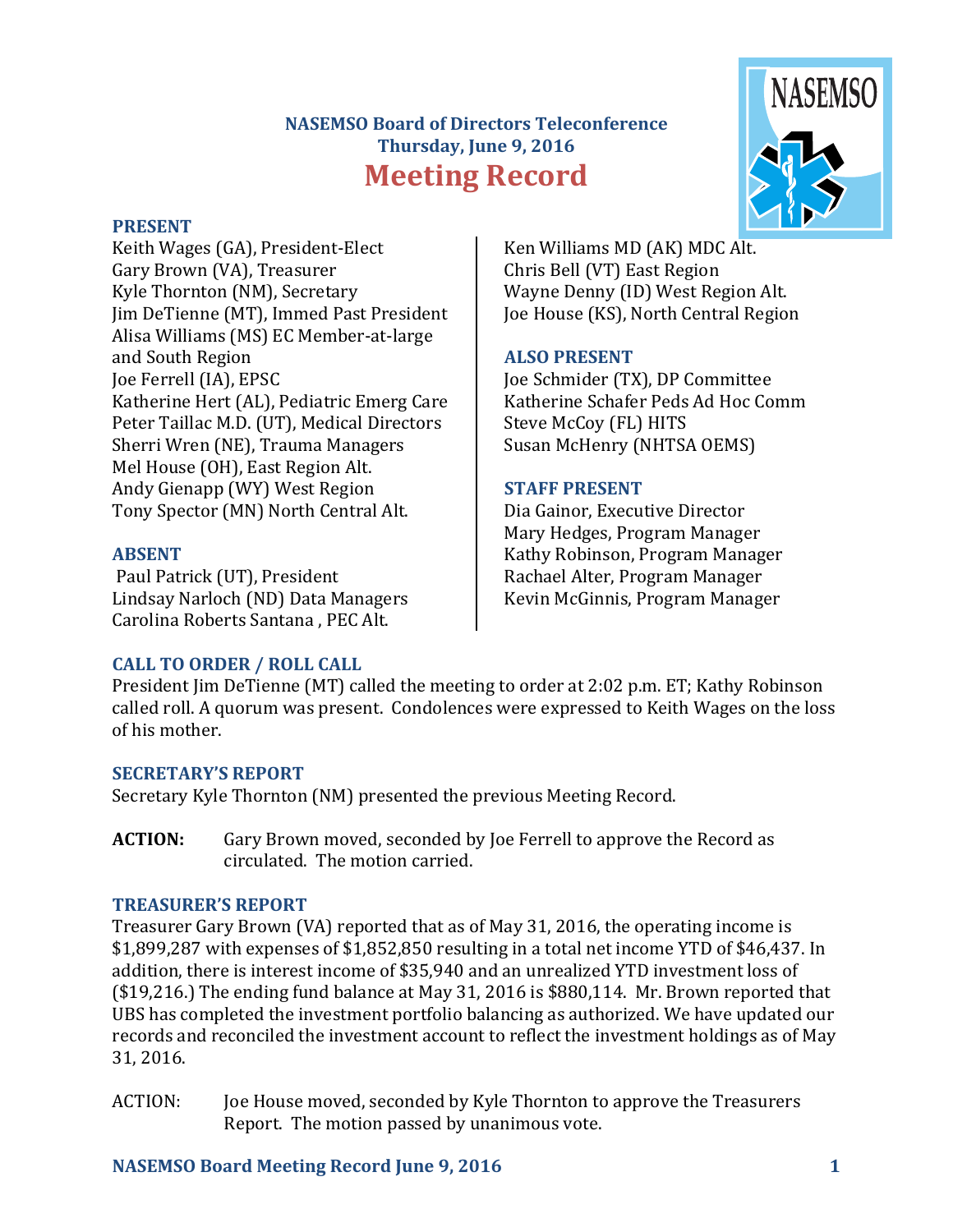#### **Program Committee:**

Gary Brown reported that the 2016 Fall Meeting Program Draft is now posted on the web site. Kyle Thornton reported that this year's social outing will include the Albuquerque Balloon Museum (http://www.balloonmuseum.com/) Kyle has secured 2 sponsors to offset the cost to members. Tethered balloon rides will be available as part of the program. Mr. Thornton also reported on program events that will provide an overview of the Native American culture. Alisa Williams has touched base with the interim director in LA to assist with the Spring meeting.

Gary mentioned that the Board approved Fall Meeting travel support (scholarships) as part of the NASEMSO Budget at \$10K and that the deadline for applications is tomorrow (June 10.) Planning has commenced planning for the 2017 meeting in New Orleans. There was concurrence that the Executive Committee be authorized to act on behalf of board to approve scholarships. A contract with the Marriott on Canal St. has been secured.

### **New Corporate Sponsorship Program:**

Kathy Robinson provided an overview of the new corporate sponsorship package and brochure and outlined the talking points for the Board. She encouraged Board members to contact her with questions.

### **EXECUTIVE DIRECTOR'S REPORT**

**Job Announcement for REPLICA advocate-** There are seven well-qualified applicants for the position. The posting is now expired and the applications are currently being reviewed. **NHTSA Project Updates**

- **CAP-1** Dia Gainor reported that the CAP 1 final report has been compiled and submitted. The new and redesigned agreement has been received from NHTSA.
- **CAP-6** The Stakeholder meeting to finalize recommendations will be held in September.
- **CAP-7** (EMS COMPASS) Stroke, seizure, and hypoglycemia measures have been posted on the web site. The  $2^{nd}$  batch of measures (STEMI and SCA) have also launched.
- **EBG** winding down. Comprehensive overview and results to be assembled and provided to the public.
- **FATIGUE IN EMS** The task is on schedule with the PICO questions having been approved and registered by the expert panel. A letter report is anticipated in the next month.
- **NIST** Dia encouraged the Board to acquaint themselves with the "one stop shop" for ambulance vehicle design. www.Safeambulances.org. While still under development, many resources are currently available. Jay Bradshaw is the POC in this regard— [Bradshaw@nasemso.org.](mailto:Bradshaw@nasemso.org)
- **ASPR** has issued a new sole source funding announcement on the transport of highly infectious disease patients (focus on interfacility transport, not 9-1-1/EMS.) Deliverables include a template for state level planning, a review of state laws to identify regulatory issues, develop exercises, and an assessment of state capabilities. NASEMSO is in the process of completing an application for the project.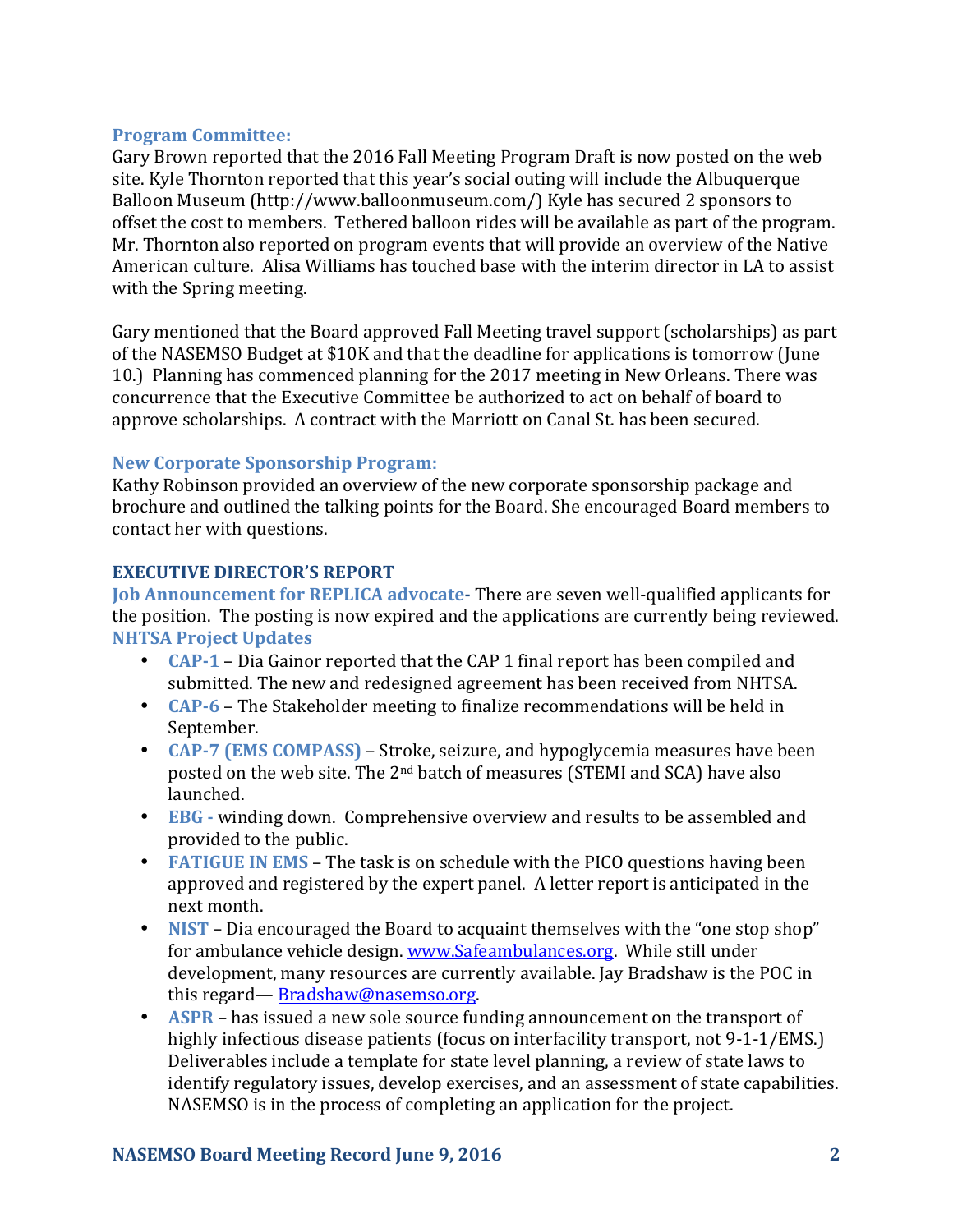• **HR 4365** – a Senate version has been introduced.

**Updates to NASEMSO Council/Committee Member Handbook - DEFERRED** 

### **Executive Committee Request to CoAEMSP**

Kathy Robinson provided a summary of a NASEMSO letter to the CoAEMSP Board, in which we requested relief from associated dues and travel expenses. The Board Chair has acknowledged the letter via email and the request will be considered at an upcoming meeting.

# **ACTION ITEMS**

# **Endorsement of the CECBEMS name and logo change**

Andy Gienapp reported that a lot of work has been going on to advance the goal of recognizing quality CE and to transition the organization to a more meaningful steward of EMS education overall. The impact on the states was considered and it was reported that there would be no significant barriers to implementing the change to the Commission on Accreditation for Prehospital Continuing Education (CAPCE).

ACTION: Andy Gienapp moved, seconded by Keith Wages to endorse the change. The vote was unanimous and the motion carried.

### **FEDERAL PARTNERS REPORTS**

- **NHTSA** Susan McHenry reports that the new agreement with NASEMSO has been executed. The summer FICEMS meeting will be held on August 4 at DOT. NEMSAC will meet on September 7-8. The OEMS has been busy with various initiatives related to opioid overdose. An EBG on opioid overdose is anticipated from AHRQ.
- **HRSA/EMSC** No report.

### **NASEMSO LIAISON REPORTS -** DEFERRED

### **DISCUSSION ITEMS**

### **NASEMSO Support for Reform Joint Statement - AAA**

Dia Gainor reported that the American Ambulance Association has requested an endorsement of a Joint Position Statement that is intended to address ambulance reimbursement, referring to a summary posted on the Board's web site.

ACTION: Keith Wages moved, seconded by Andy Gienapp to support the Reform Joint Statement. The vote was unanimous and the motion carried.

### **Response to the NHTSA Agenda for the Future RFI**

Iim DeTienne reported that a Subcommittee was formed to review and collate comments for the RFI related to updating the EMS Agenda for the Future. Board members were encouraged to submit of comments directly to Kevin McGinnis by the end of next week.

### **COUNCIL REPORTS**

**NASEMSO Board Meeting Record June 9, 2016 3**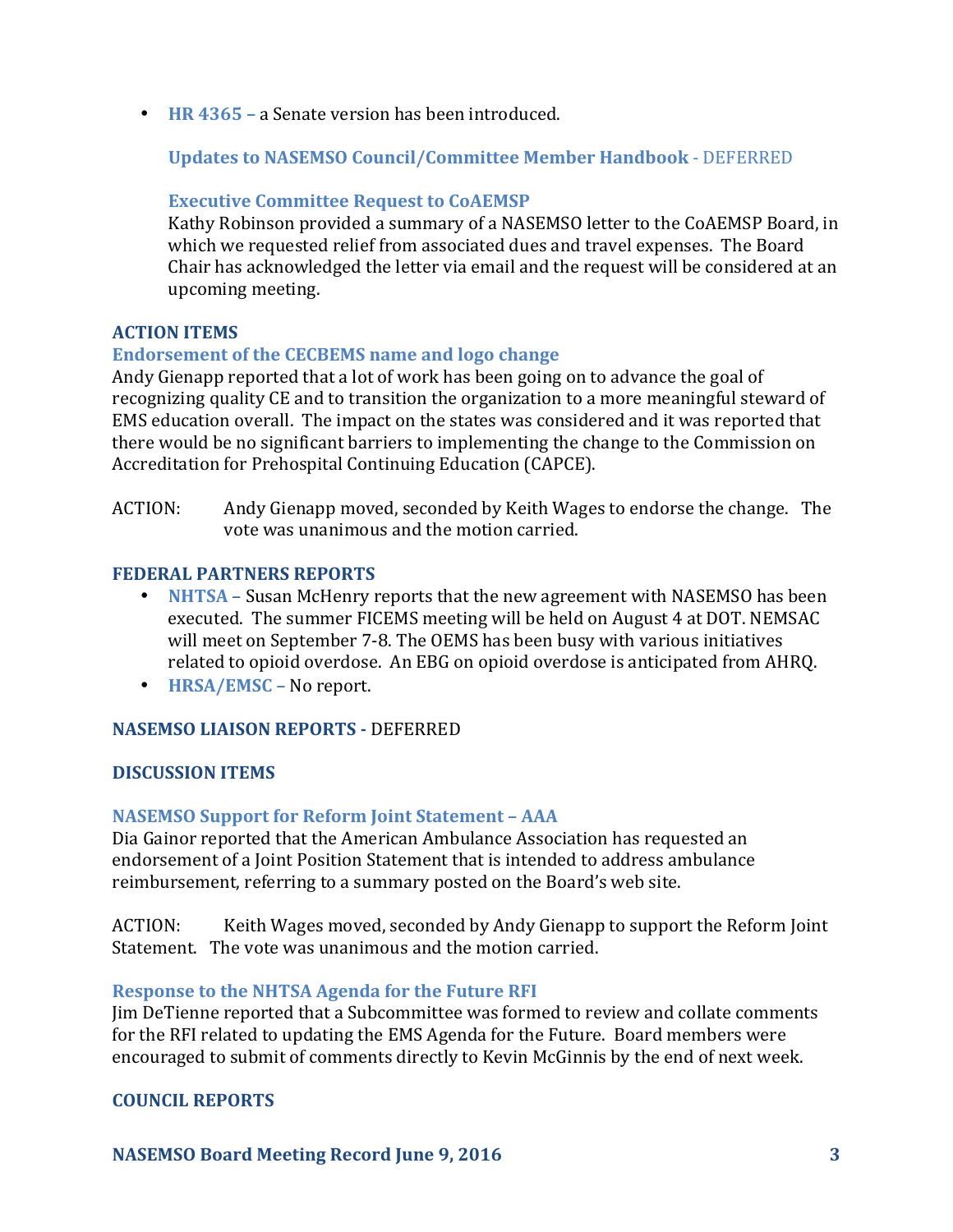- **Data Managers** Lindsay Narloch mentioned a new series of data use articles at EMS World -one state is highlighted per month. [\(http://www.emsworld.com/article/12205671/harnessing-data-for-real](http://www.emsworld.com/article/12205671/harnessing-data-for-real-improvements)[improvements](http://www.emsworld.com/article/12205671/harnessing-data-for-real-improvements)) The Data Summit will be held on July 12.
- **Education & Professional Standards** Joe Ferrell reporting The Council has started its fall meeting planning. The Chair-elect position was recently vacated and efforts to recruit officers has already commenced. He suggested that EMS agency directors need more awareness on Compass.
- Medical Directors -Dr. Peter Taillac reported that he would be presenting to the IOM next month on cardiac outcomes and Compass. Efforts on Model EMS Clinical Guidelines are continuing.
- **Pediatric Emergency Care** Katherine Hert reported the group has finalized their fall agenda. The Council is in need of officers.
- **Trauma Managers** Sherri Wren reporting. The Steering Committee met on May 17. Work is ongoing to establish the Fall Meeting agenda. Carole Mays assumes the chair in Sept.

# **COMMITTEE REPORTS**

- **Air Medical** Nothing to report.
- **Communications and Technology** Kevin McGinnis reported on a survey on EMS telemedicine. A poster was well received at the national communications meeting in SD.
- **Domestic Preparedness** Joe Schmider reported that the committee is reviewing multiple documents. He described an initiative with the National Center of Missing and Exploited Children. Resources available, to be discussed at the fall meeting.
- Government Information Jim DeTienne reported the committee met last month. They are monitoring activities related to HR 4365 Protecting Patients and Access to Medication Act and its new companion bill in the Senate as well as attempts to exempt air ambulances from the ADA.
- **HITS** –Steve McCoy reporting. The Committee is encouraging collaboration between state OEMS and state highway safety partners. Efforts with MUCC TAC have been implemented.
- **Rural EMS** Kevin reported that the National Rural EMS Leadership Conference was held last month in San Antonio. The 2017 meeting will be held in Phoenix or South Dakota. The group is considering conjoining with NASEMSO. If this proceeds, it would be 2018 at the earliest.

# **AD HOC COMMITTEE REPORTS**

- **Agency & Vehicle Licensure** Dia Gainor reported that the AVL plans to develop a monograph on state licensure requirements.
- **Community Paramedicine-Mobile Integrated Health Committee** Jim DeTienne/Kevin McGinnis reported that the EMS Transformation document has been circulated to JNEMSLF. The survey on state legislative activities is being wrapped up.